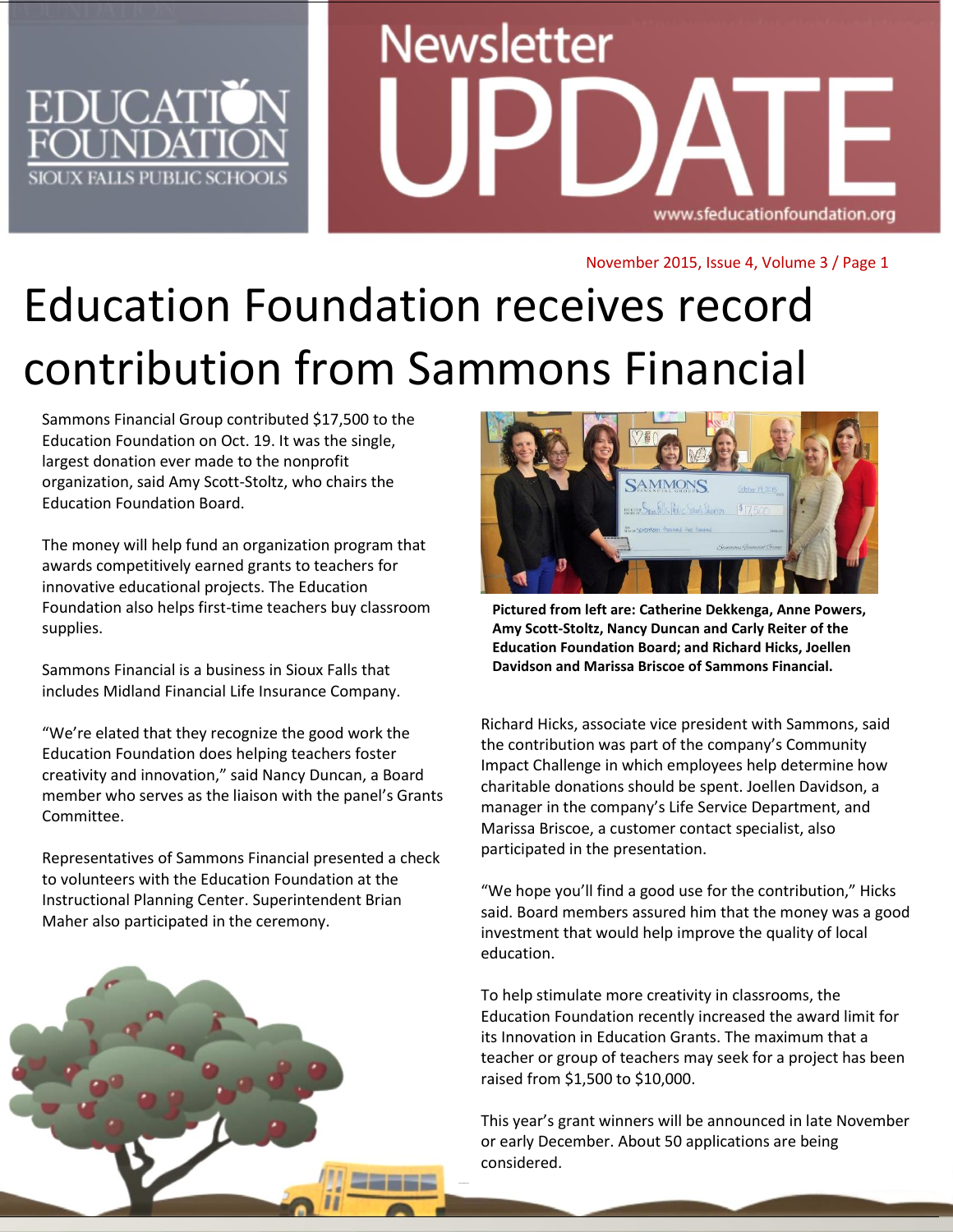November 2015, Issue 4, Volume 3 / Page 2



**Dr. Brian Maher speaks at breakfast.**

#### District values education but also has challenges, Maher says

Dr. Brian Maher recognized soon after starting work as superintendent in Sioux Falls last July that the community valued education.

"That is clear," Mahrer told guests at the Education Foundation's second annual Innovation in Education Breakfast on Aug. 25 at the Minnehaha Country Club.

Maher and Dana Dykhouse, CEO of First PREMIER Bank, were the featured speakers at the breakfast, which attracted 110 donors and other people.

Students in Sioux Falls have above average college testing scores, Maher said, and the school system has established multiple pathways for students to succeed.

However, Maher also said that although Sioux Falls is doing well economically, the School District is deals with more poverty than he expected. More than 40 percent of the district's students qualify for free or reduced lunches, he said, and the number of students getting financial help has increased about 13 percent in the past decade.

"It's so easy to see all of the positives and look past some of these areas of need," Maher said.

Dykhouse focused his remarks on the high quality of teachers and workers in Sioux Falls, which he considers the community's greatest strength. "The human resources we have sets us apart from anywhere in the country," he said. "We need to never lose that focus."

Harriet Scott Senior Care Management and Consulting in Sioux Falls sponsored this year's breakfast.

### You can help schools by making donation

The Education Foundation is a 501(c)3 nonprofit organization endorsed by the Sioux Falls School District. Its objective is to assist teachers and help create opportunities for students.

You can make a difference by donating to the Education Foundation to support academic projects and activities not directly funded by tax dollars. Gifts to the Foundation fund programs that encourage innovative teaching. Grants also are awarded to help first-time teachers buy classroom supplies.

More information about making donations, as well as education news, is available on the Foundation's website, [www.sfeducationfoundation.org.](http://www.sfeducationfoundation.org/) Businesses and individuals with questions about donation options also may call the Sioux Falls Area Community Foundation at 605-336-7055.

#### Our Mission

The mission of the Sioux Falls Public Schools Education Foundation is to enhance educational opportunities and promote achievement among all students by supporting academic projects and activities not funded by tax dollars. It is our belief that the good life we share here is a reflection of the quality education our students receive in our local public schools.

#### Our Board

Volunteers who serve on the Education Foundation Board are: Peggy Baney, Vernon Brown (Secretary), Catherine Dekkenga, Nancy Duncan, Twaine Fink, Stephanie Gongopoulos, John Hedrick, Teresa Jackson, DeeAnn Konrad, Mike Moore, Anne Powers, Carly Reiter (Ex Officio), Diane Rausch (Vice Chair), Justin Reilly (Treasurer), Amy Scott-Stoltz (Chair) and Jamie Simko.

The Board is assisted by two part-time employees: Foundation Coordinator Angie Kuiper and Newsletter Editor Rob Swenson.

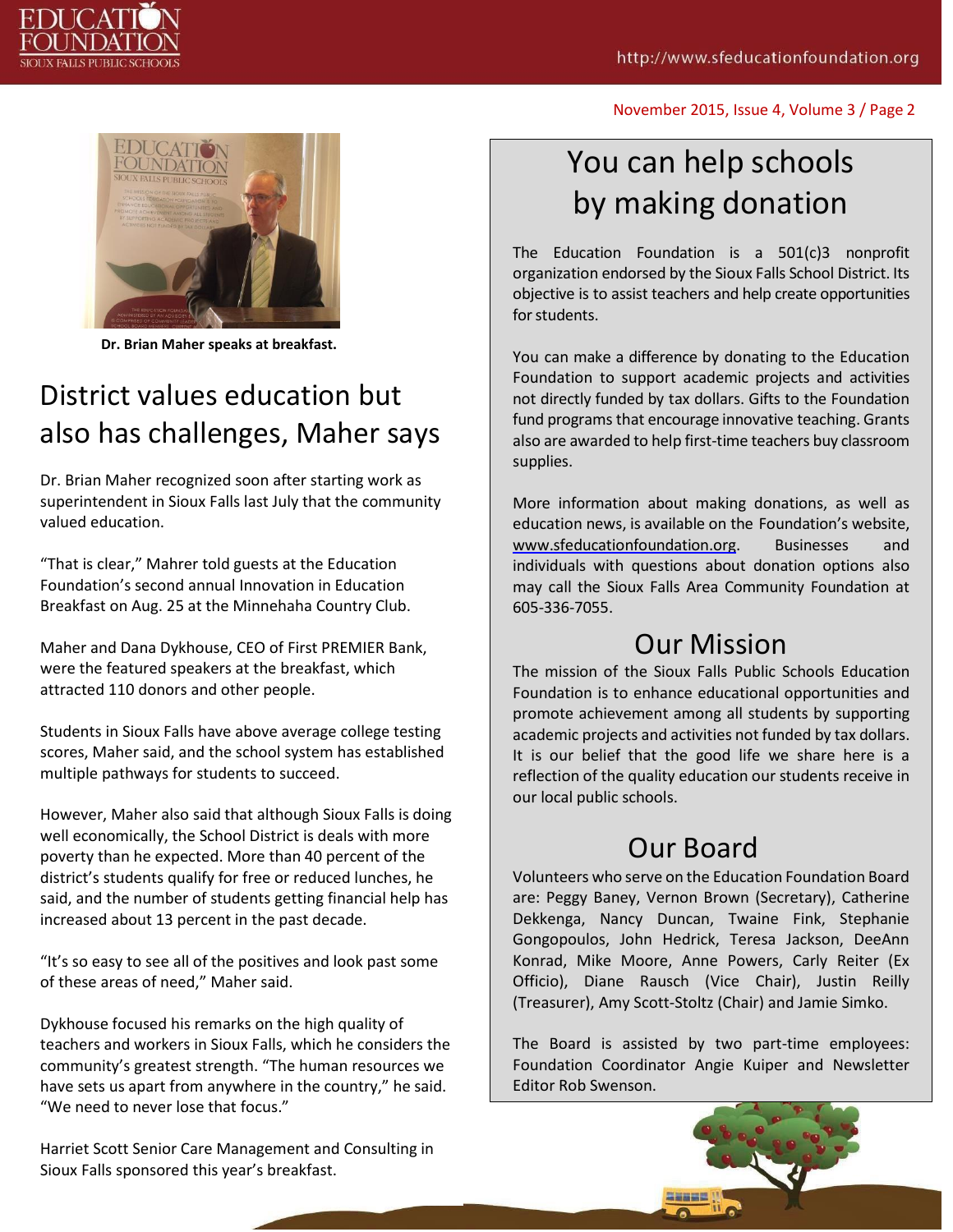

# Teaching robotics with software from grant program helps students think and have fun

When students study robotics in Sharon Andrews' classes, they learn more than how to design or control a mechanical gadget. They learn to be precise and logical.

"Coding is like a foreign language. If you don't have proper punctuation or proper capitalization, it won't work. That teaches them to be careful," Andrews says. "Most importantly, it teaches them logical thinking."

Andrews is an Honors Science/Gifted Education teacher at Edison Middle School.

She also is among last year's recipients of an Innovation in Education Grant from the Education Foundation. She received about \$600 to buy Robotc Virtual Words software and a license that does not expire.

Students use the software to program computer-simulated images and makeshift robots to move and perform tasks. The children enjoy what the software enables them to do, and the technology allows Andrews to be more creative and efficient in her teaching.

"The kids experiment with it and teach other kids what to do. They figure it out," she says. "I'm learning with the kids, which is great."

Andrews has been teaching in the Sioux Falls School District for 16 years and has earned other grants in the past. But without the grant for robotic software she was awarded last school year, teaching computer language would be much more difficult, she says.

"I think it's phenomenal that Sioux Falls has this opportunity for teachers," she says. "It allows teachers to be more creative and innovative."

Since 2005, the Education Foundation has awarded 226 grants totaling nearly \$213,000. More than 23,500 students have benefitted from the grants. More grants will be awarded this year.



**Grant-winning teacher Sharon Andrews advises students Abigail Zenner (left) and Ian Haak (right) in a sixth-grade science class at Edison Middle School.**

Andrews was among the speakers Aug. 25 at the Education Foundation's second annual Innovation in Education breakfast. With help from two students, she demonstrated how the robotic software works.

"Before the Foundation started giving grants to Sioux Falls teachers, there weren't a lot of opportunities out there," Andrews told the breakfast audience.

She pursued for grants from other sources, without much success. She did win a prior grant from the Education Foundation to buy software to enhance vocabulary instruction.

Her software for robotic training is being used again this year. "This software is forever. I'm so glad to have it," she says.

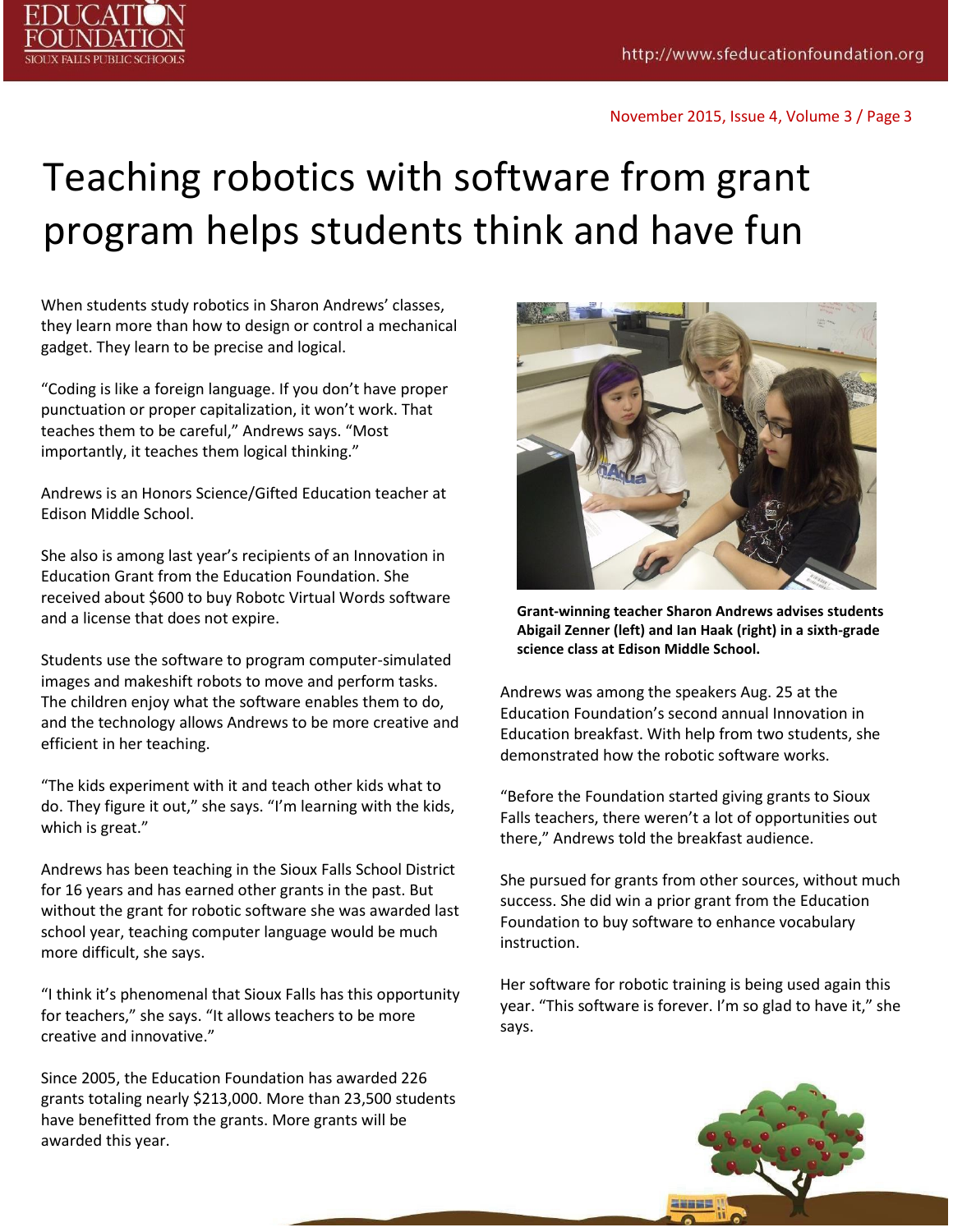

#### November 2015, Issue 4, Volume 3 / Page 4

# Washington graduate pays back School District by serving on Foundation Board

Justin Reilly, a proud and grateful product of the public school system in Sioux Falls, continues to learn about the district's challenges, opportunities and successes.

For the past five years, Reilly has been paying back the school system by serving as a volunteer member of the Board of the Sioux Falls Public Schools Education Foundation, which raises money for educational programs not funded by taxpayers. He is the treasurer of the nonprofit organization.

He graduated in 1999 from Washington High School, where he starred in football and track. He is a member of the school's Athletic Hall of Fame.

Reilly went on from Washington High to study accounting and business management as well as play baseball at the University of Sioux Falls. For nearly 12 years, he has worked as a CPA at Eide Bailly, a prominent, regional accounting and business advisory company. Last May, he became a partner in the firm.

"It's great to have his accounting experience as our fundraising efforts have expanded," says Amy Scott-Stoltz, who chairs the Foundation Board.

Reilly wasn't aware of the Education Foundation until he was recruited to serve on the Board. But he has found his time with the organization to be rewarding.

"I had a great experience going to Washington High School, and it was my way to give back to Sioux Falls and the district," he says.

Reilly and his wife, Katie, have three children, aged 6, 4 and nearly 2. So the family has a lot of school experiences remaining in its future.

Reilly would like to see the Education Foundation be able to spend more money on helping new teachers get established in their classrooms. The Board presently gives \$100 grants to first-time teachers to help them buy supplies.

"Giving more to new teachers is something I'd like to accomplish," he says.



**Justin Reilly is a graduate of Washington High School. He works as CPA in Sioux Falls.**

He also would like to see more money invested in students. "One thing I've really noticed is how many poor students we have in the district who need help," Reilly says.

Long term, he hopes the Education Foundation can raise enough money to provide college scholarships to graduates of public schools in Sioux Falls. The Board's present focus is on awarding grants to teachers for creative teaching projects. About \$40,000 a year is spent on Innovation in Education grants.

For the Foundation to grow and raise more money for programs, the organization will have to continue to expand its base of donors and collaborators, Reilly says. Sioux Falls and the School District are growing, which is presents challenges in maintaining a high level of educational quality, he says.